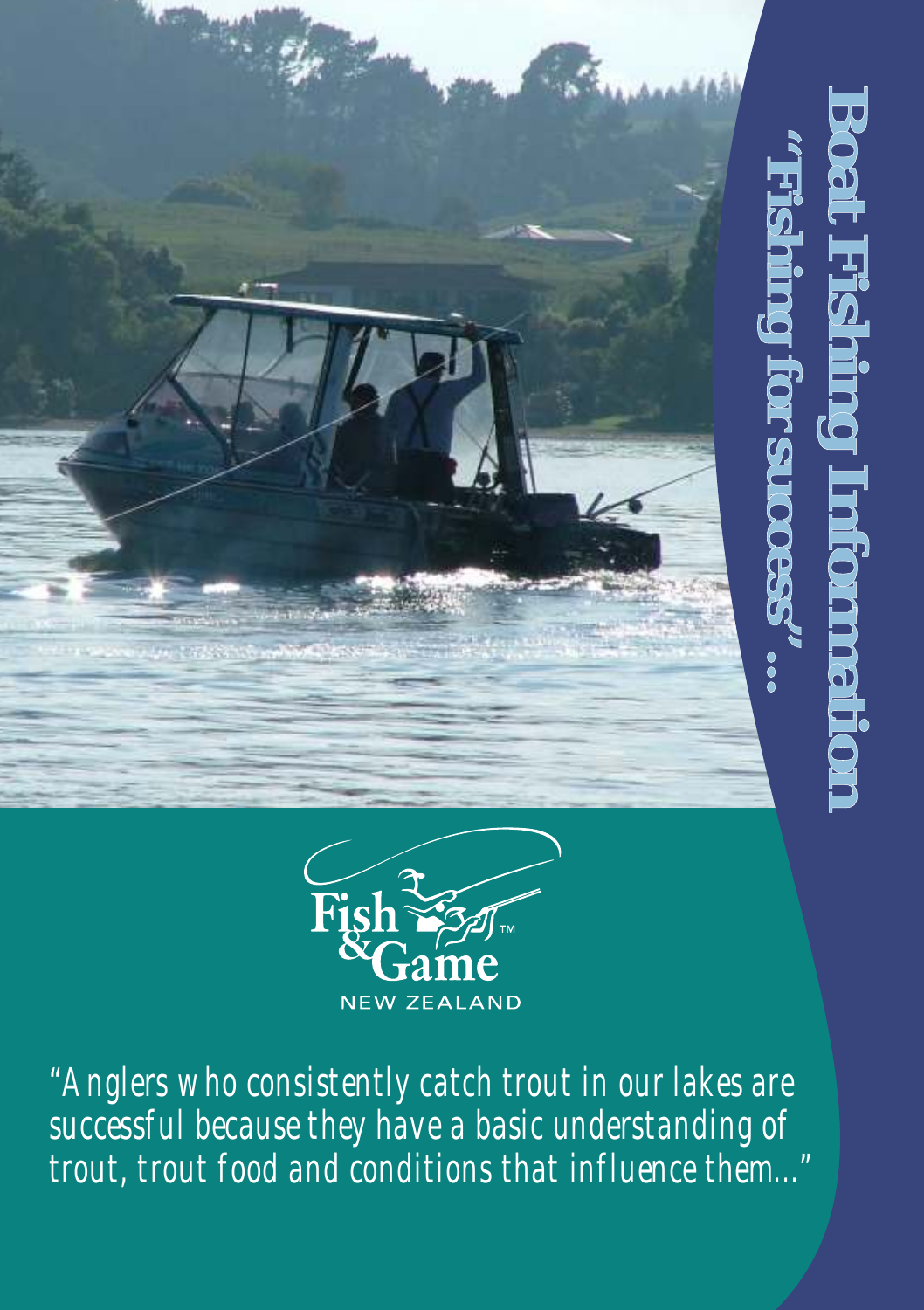## *Angling Success - we all want it!*

There is noting quite like a day on the lake fishing - the scenery, good company and plenty of fresh air - but lets face it, catching fish is what adds icing to *our* cake! Simply getting to know our quarry and its environments will enable us to better succeed...

*Success*  $\epsilon$ <sup>*s*</sup> *formula* 

- **Knowledge of trout, smelt and insect lifecycles and water temperatures =** *location of trout*
- **Understanding when and how to use the different fishing methods =** *catching trout*



*Icing!*

## *Water temperature a key to locating trout*

Trout are cold blooded and the speed of their metabolism is dependent on the temperature of the water they live in. Energy gained by feeding is used first for metabolic needs (breathing, blood circulation, digestion) then what remains goes into growth. Optimum temperature for trout growth is between 16°C and 18°C. As water temperatures drop below 16°C trout generally have to feed less, so they are less active to meet metabolic and growth needs. Above 18<sup>°</sup>C their energy requirement just to stay alive increase considerably so they seek out cooler water, feeding during the coolder periods of the day, then resting in cooler areas to make the most from their food energy gained.

#### *The thermocline explained!*

During the winter the lake is the same temperature from the bottom up to the lake surface. As the summer approaches the surface waters become warmer and in deeper lakes temperature layers develop. At the height of summer the warm water on the surface is separated from the cooler water in the depths by a layer of water known as the thermocline.

The thermocline layer is one where temperatures drop suddenly



(8-10°C within 10m depth) and it is the depth of the lake where lots of biotic (life) activity can occur. It can be rich in nutrients and this provides food for all stages of the food chain. It is also cooler than the surface, so with food and cool summer temperatures it is a good place to find hungry trout.

*Finding the thermocline will result in finding trout!*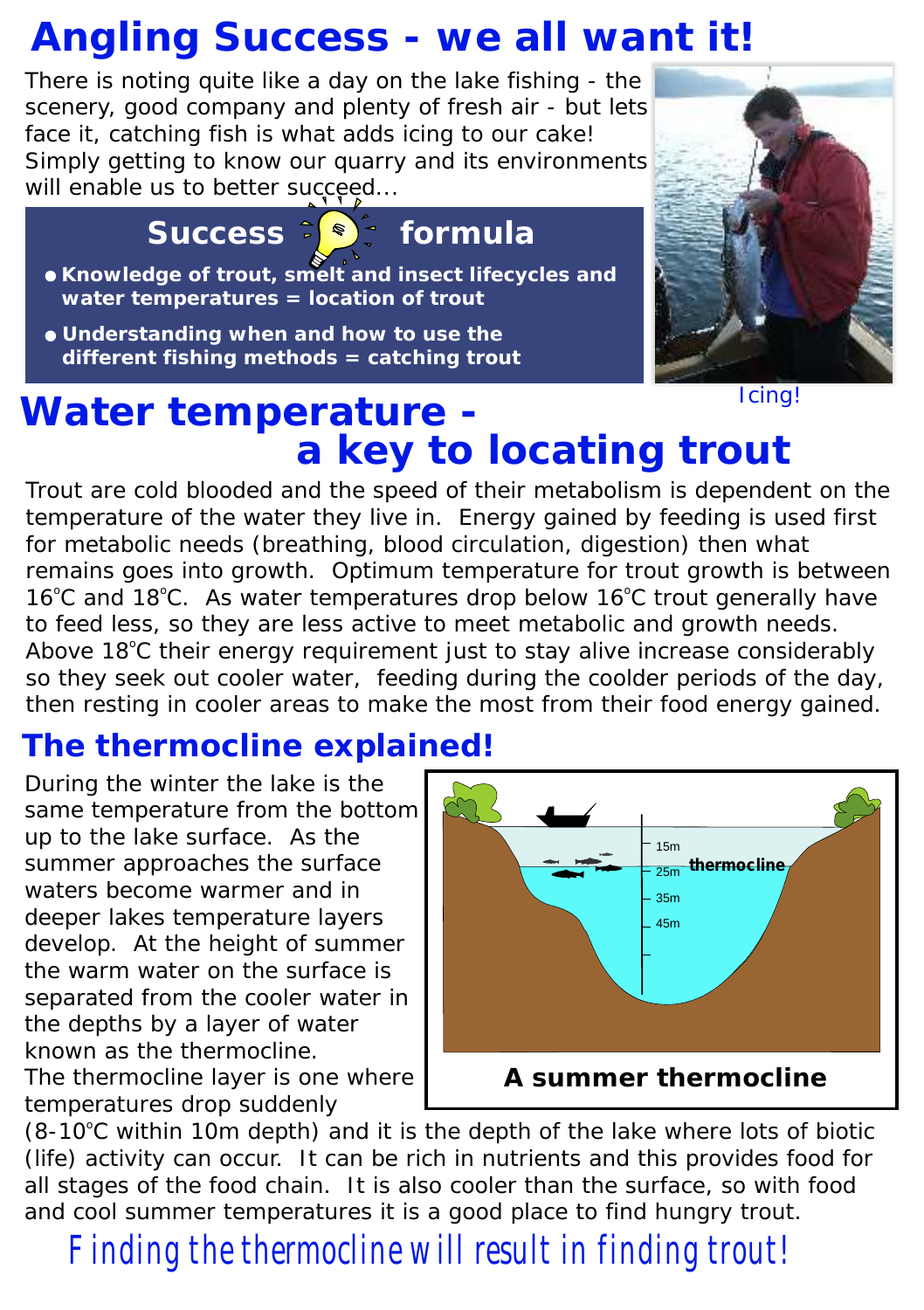#### *...The thermocline explained!*

The warmer the surface water gets the deeper the thermocline will be. The depth will vary from lake to lake, but as a guide, in deeper lakes it might be around 10-20 meters in early summer, 20-25 meters in mid summer and possibly deeper during the heat of a late hot summer period. A prime place to locate trout is at the depth where the thermocline meets the lake bed as this location is where trout frequently hunt for food. In shallow lakes thermoclines may only exist for brief periods of settled weather. Frequent winds over shallow lakes can provide enough energy to overcome the build up of temperature layers, and in these lakes trout need to find other cold water areas like cold water stream mouths or underwater springs.

## *Smelt - favourite food of the trout*

Smelt, a small 'whitebait' like fish, are found in many of our lakes in huge numbers and are the main food of trout. Adults are 30-70 mm long, have a white belly, silver or clear flank sometimes with a purple sheen and grey or green backs. Smelt spawn in clean, fine sand along the shoreline or at river mouths at depths of 0.5 to 4



*An adult smelt*

meters from November to January. There is another minor spawning in March



*Fly representing a smelt*

and some adults may die during the summer. During the rest of the year they stay in large shoals throughout the lake feeding on zooplankton. During the brightest part of the day smelt prefer to stay in deepwater forming dense shoals. They move to the shallows or surface during the evening, throughout the night and mornings and can be seen forming dimples on the surface during these times.

## *Other trout food*

In addition to eating smelt or in lakes where smelt don't exist, trout will feed seasonally on a number of other food sources. Some lakes are abundant in aquatic insects such as damsel and dragon flies and these food types can dominate during the warmer summer months. During these periods fly fishing near a shoreline will be the preferred method.

Terrestrial insects such as beetles and cicadas, plus bullies, koura, snails and tadpoles are also targeted by trout. Keep an eye on the conditions and stomach content of the trout you catch.

## *Trout will feed on whatever is available*





*Cicada*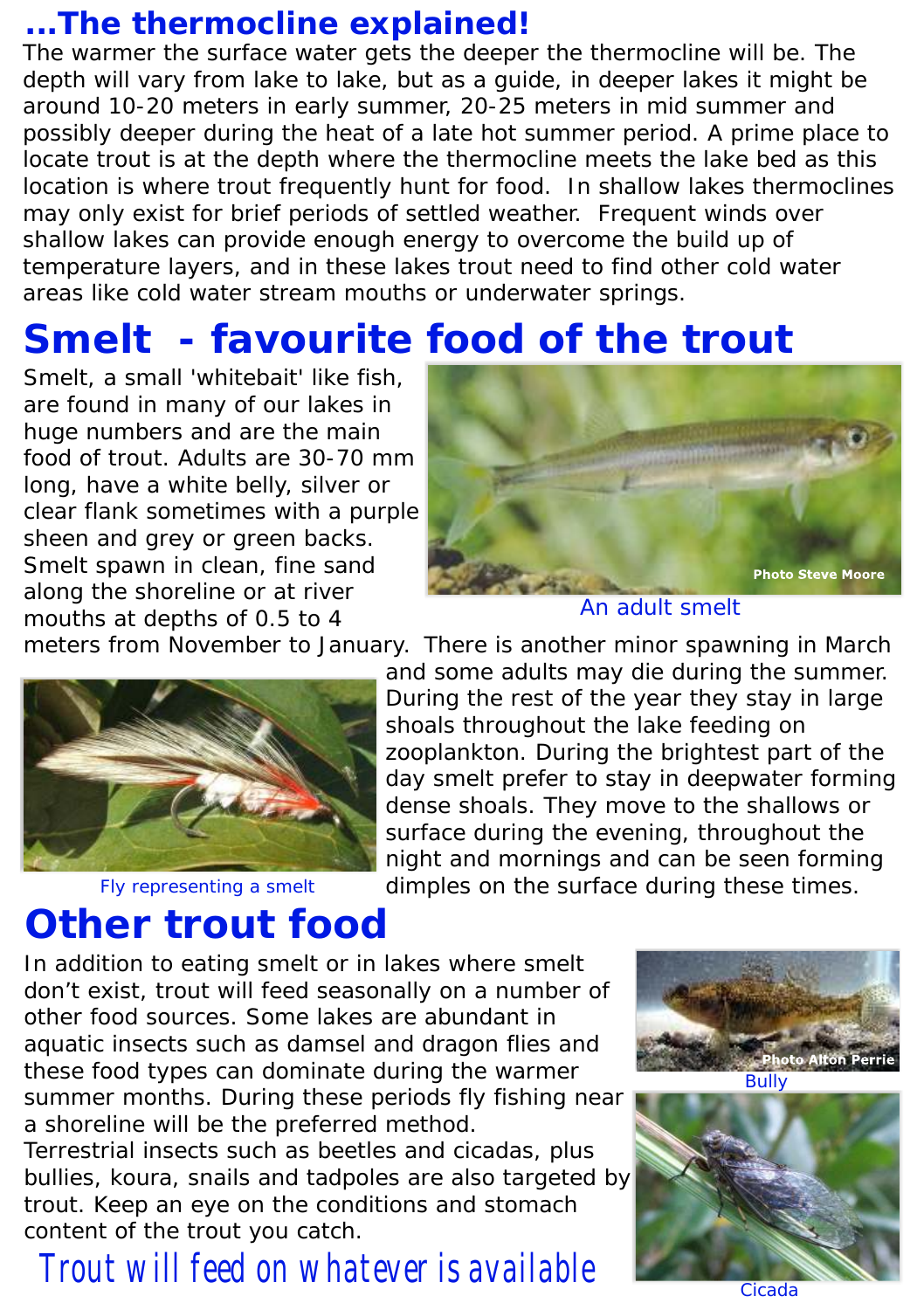## *Sounders and fish finders - Your eyes underwater*



Depth sounders or fish finders help you locate trout, the thermocline, water depth, surface temperature and general lake bed structure. All of this information will help you locate prime trout locations. While your sounder won't actually show you where the temperature change occurs, by maximising the sensitivity settings you will be able to find the location of fish such as smelt and bullies.

 It's likely these bait fish will be located near the thermocline as will the trout. Additionally, bathometric charts of the lake will quickly enable you to target specific depths and likely shoreline locations.

Successful anglers depend on their sounder equipment.

#### *Lures -*

Many lures for trolling and spinning imitate smelt or bullies so are ideal for fishing lakes. The lure's action, the way it swims through the water, can attract trout from a great distance. Most lures 'swim' with an erratic action to imitate an injured or distressed prey. Check the lure action at various speeds by holding it next to the boat while you troll, varying your boats speed will make the lure swim differently so try experimenting. It's also a good idea to keep an eye on the tip or your rod while you troll, some lures transmit their action to the rod in turn making the tip vibrate. If the vibration stops suddenly you will have picked up weed and should clear your lure.

Specific colour or flashes will attract trout too. You might copy or match the natural colours of



the trout's food closely, or use something that stands-out, like say fluro pink! Either way, try different colours until you find something that is working - some colours will work with specific light conditions, others won't, so you'll need to experiment. If you have multiple lures fished from the boat vary the colour selection until you can find what works. Also, don't be shy asking successful anglers for their favourite choice of colours, most anglers will be happy to give you some good advice.

Lure size is also important but frequently overlooked. Trout in lakes will feed on tiny juvenile smelt, perhaps as small as 15mm, as they hatch in spring and might go onto large 100mm smelt late in the Autumn. Again,

experiment with a variation of sizes until you are successful. Try trolling with a combination of both flies and traditional trolling lures.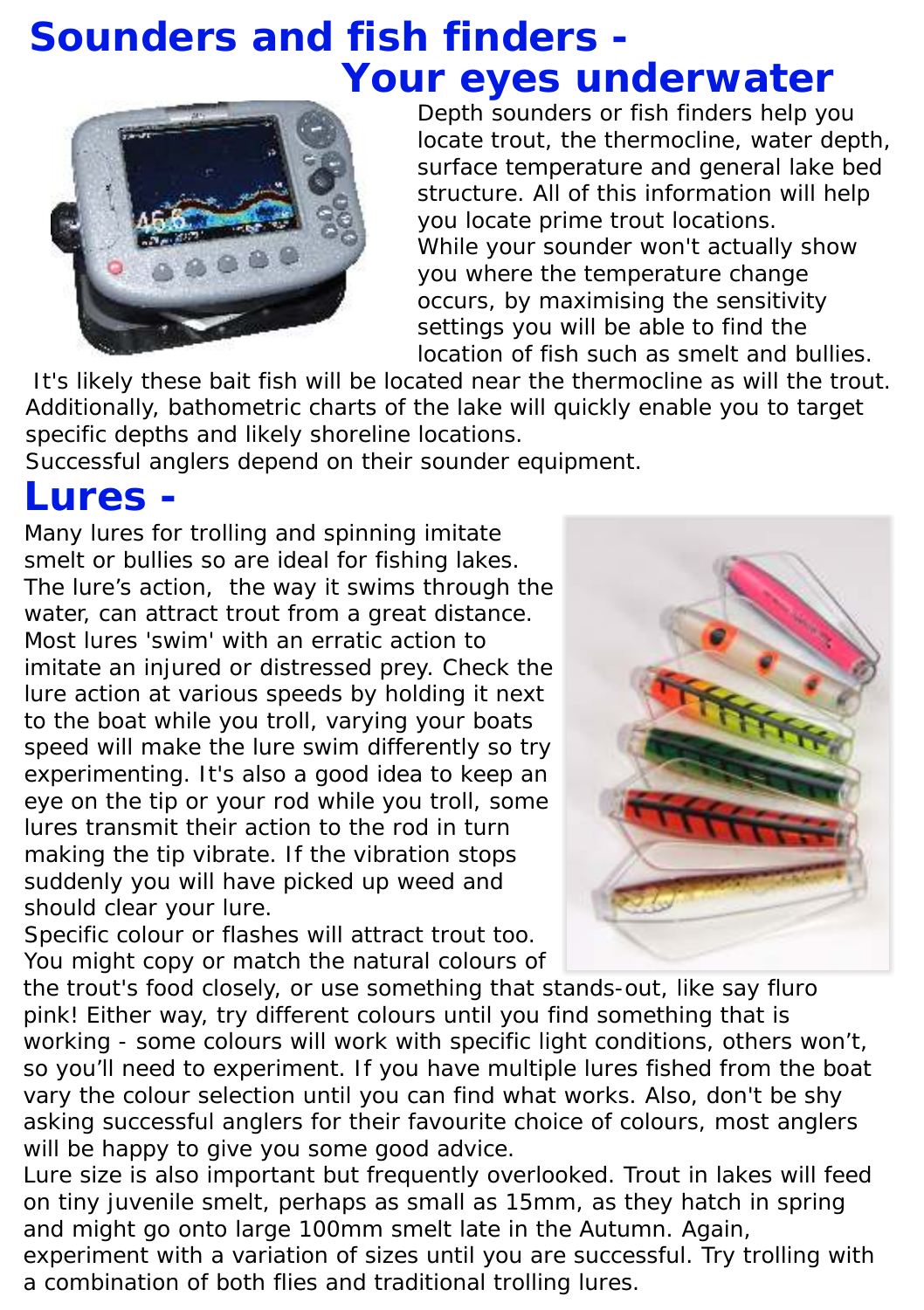## *Fishing methods - How and when to use them*

*There are a multitude of different ways to fish lakes. The most successful anglers will try them all at different times.*

#### *Trolling and harling*



Trolling simply means dragging or trailing lines and lures behind a moving boat, it is a very productive and popular way of fishing lakes. It might include paddling a kayak, rowing a dinghy or moving slowly along with the aid of an outboard motor. The two common types of trolling are deemed as *shallow trolling* and

*deep trolling*.

Shallow trolling, as the name suggests, means fishing the lake edges and drop-offs with a slow sinking fly line, LED, or a short section of lead line or monofilament. It is the ideal method between April and December or on cool cloudy days during summer when fish are feeding in the shallows. Early morning and late evenings are best for shallow trolling at depths of 2-7 meters or at the edge of weed beds. Harling is a term used to describe shallow trolling with flies. This method is very effective when the fish are chasing smelt near the surface and is the choice of kayak and dinghy anglers. Deep trolling uses lead or wire lines, or a device known as a downrigger.





 Commonly lines reach depths of 10 to 20 meters or 30 meters with a downrigger. Deep trolling is the best option when the thermocline has formed and trout can be targeted in deep areas. It is very productive during summer but will catch fish throughout the year also.

## *...deep trolling is one of the most successful methods*



 *Lead line, wire line and downriggers may not be permitted on some lakes. Check local regulations.*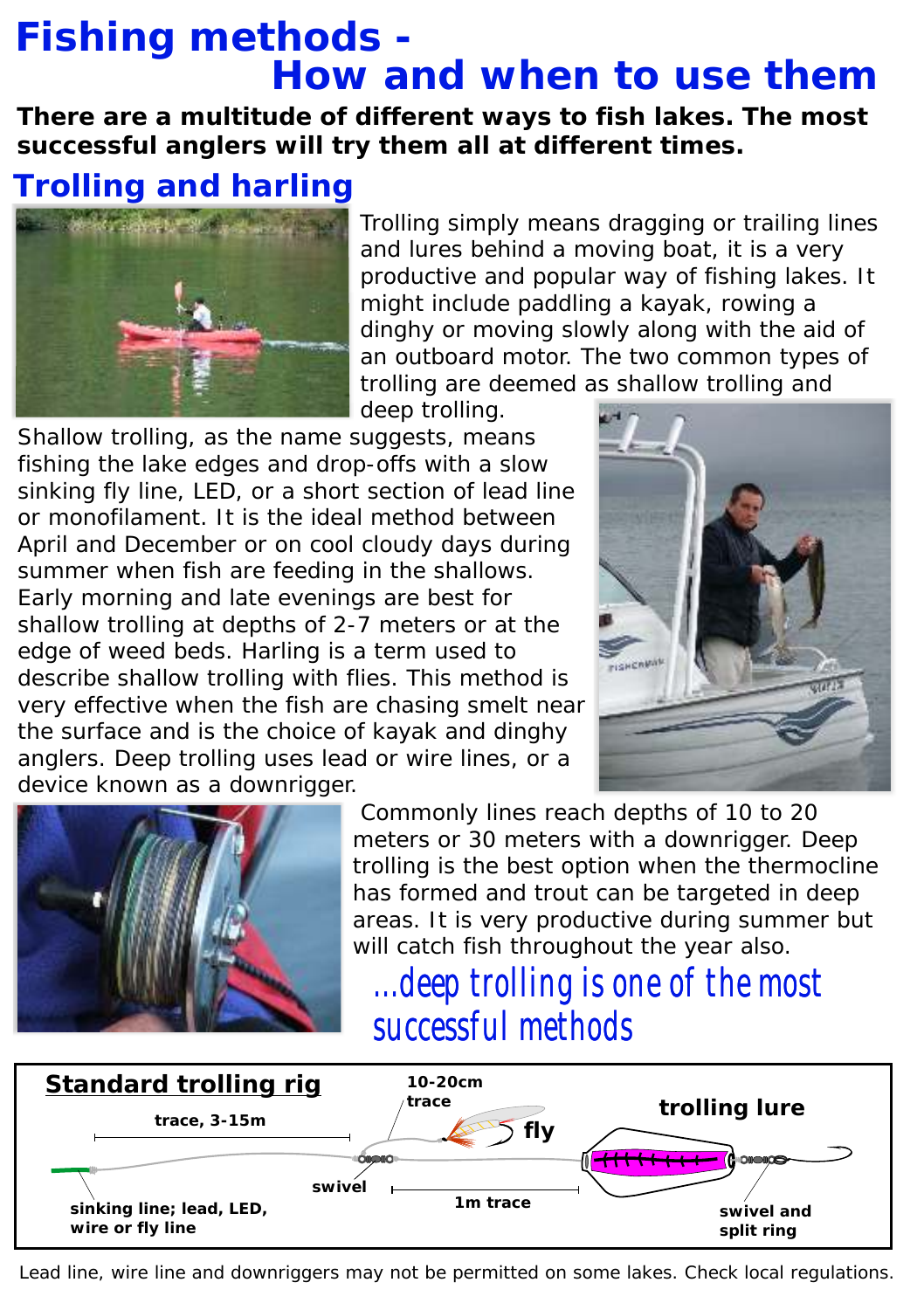#### *Jigging*

Jigging can be a very successful method of taking trout but requires a thorough learning period before you reap the benefits. Unlike trolling, jigging occurs from a stationary or slow drifting boat. The basic idea is to position your boat over a key trout location and lower lures or flies directly into the zone where the fish are congregated. As all water depths can be reached, jigging can be done successfully at any time of year, but summer in particular, when the thermocline has formed, is a good time to jig fish. Locating fish by using a sounder is essential to jig fishing. Many anglers spend a lot of time locating a spot before even dropping their lines. Marking your line with depths will help target fish quickly. Again, think about the keys to locating trout already discussed in this pamphlet. Favourite flies are smelt, koura and bully patterns in varying sizes.



*Jig fishing*







- **Continue to use the sounder while fishing. Note the best depth and target it**
- **Use tackle set up specifically for jigging, see a tackle store for advise**
- **Use braid main line with flurocarbon trace and droppers**
- **Set three flies each 1 meter apart**

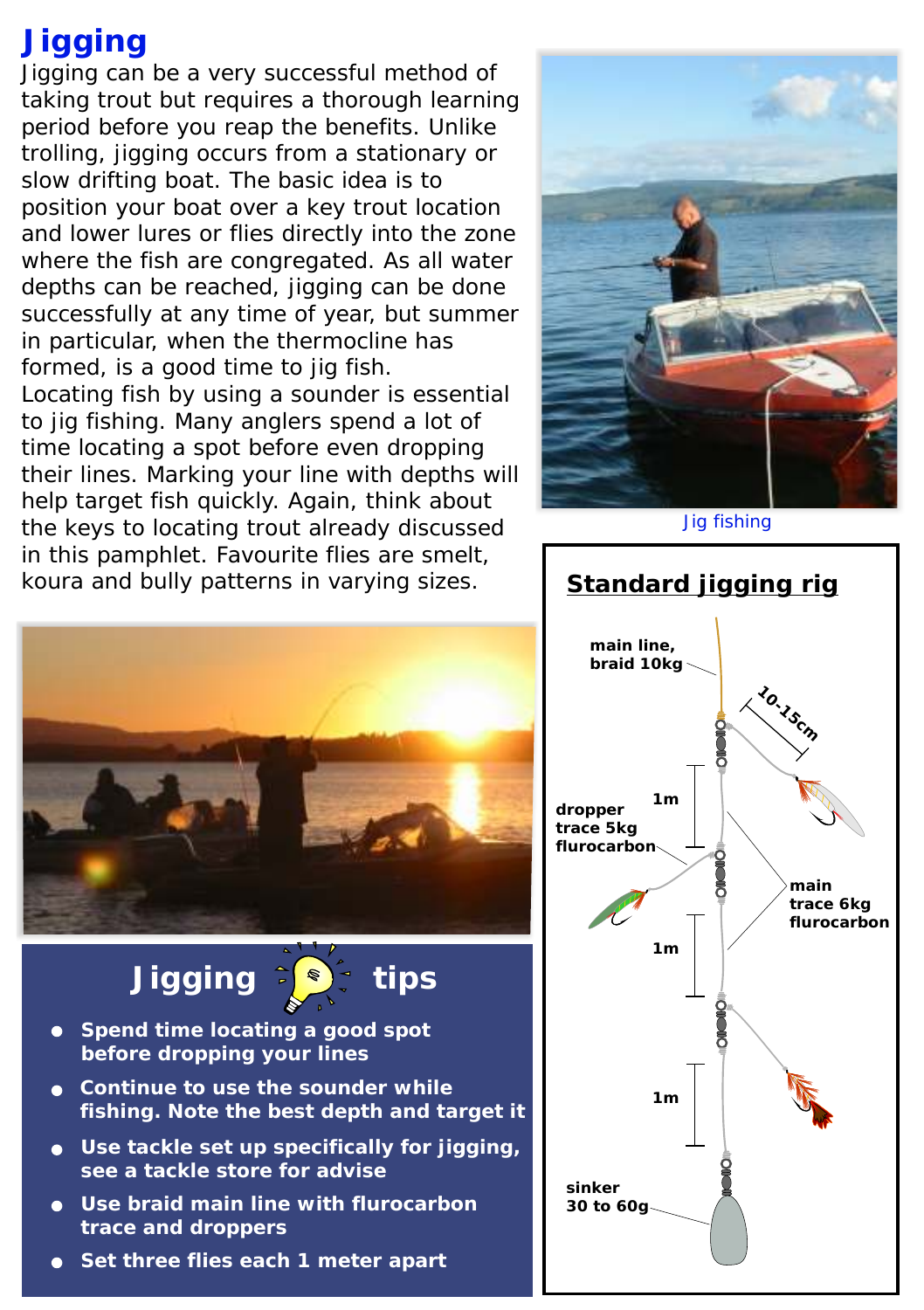### *Spinning*

Perhaps the simplest way of fishing for trout is by casting and retrieving a swimming lure; *spinning.* It can be done easily from the shoreline or from a boat in shallow water. Spin lures generally represent bait fish like smelt, so spinning is particularly productive when trout are feeding on small fish near the shoreline. Autumn and spring are especially productive times for spin fishing.

# *Trolling speeds*



*Spin fishing*



The speed of your trolling effects both the lure action and its depth. Commonly accepted speeds are between 1 and 4km/hr (05. to 2 knots) or about walking speed. Again, experimentation helps. Try some likely runs at differing speeds and watch how other boats are going. Short bursts of a slightly higher speed can also induce a strike from otherwise uncooperative fish. The pulsing action of your rod tip when using "tassie" style lures will also indicate good boat speeds. Consider wind direction too as this might greatly effect the speed of your trolling.

It can be a good idea to complete your turns at a slightly higher speed, otherwise lures fished deep tend to sink into the weed beds.

*Trolling*  $\sqrt{\frac{1}{2} + 1}$  tips

- **Familiarise yourself with the area before you go. Have a look at some charts or maps.**
- **Start a little deeper until your gear is out, then move in towards the shallower water where you want to fish.**
- **Drop-offs, ledges and the edge of weed beds are always prime locations.**
- **Sudden changes in lakebed shape such as points tend to concentrate trout numbers.**
- **Use a sounder and landmarks to stay at your chosen depth. Don't just troll along aimlessly.**
- **Shags feed along dropoffs a line of shags is a good line to troll**
- **When a fish strikes, maintain your speed until you are sure it's well hooked and under control.**
- **Re fish areas where you have had success and mark them on a GPS or in your dairy, trout will be in groups or the same location**